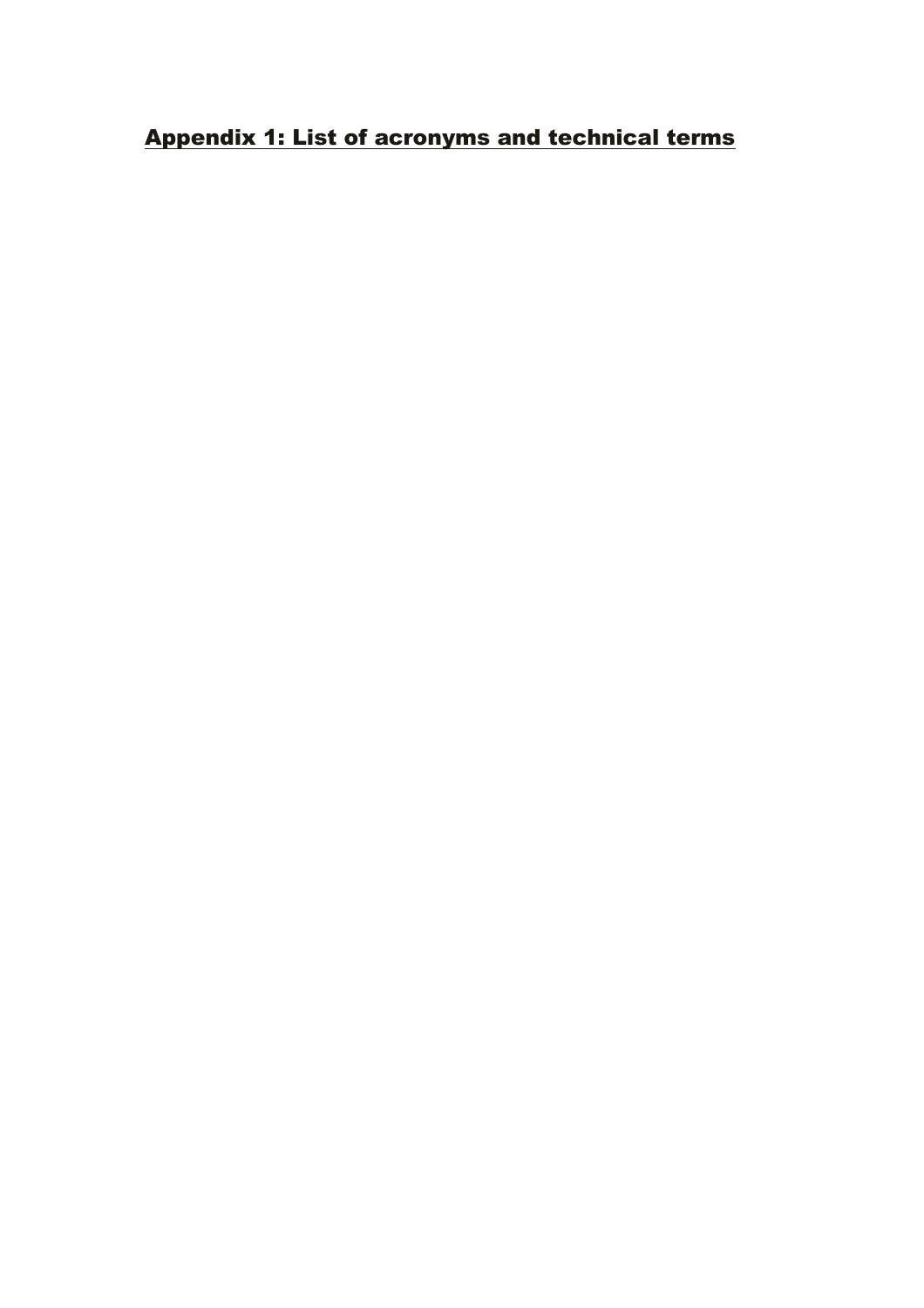## **Glossary of Terms:**

| <b>Term</b>                                                | <b>Definition</b>                                                                                                                                                                                                                                                                          |
|------------------------------------------------------------|--------------------------------------------------------------------------------------------------------------------------------------------------------------------------------------------------------------------------------------------------------------------------------------------|
| Accessibility                                              | The ability of everybody to go conveniently where they want.                                                                                                                                                                                                                               |
| Adoption                                                   | The final confirmation of a planning document as having statutory status by a<br>Local Planning Authority.                                                                                                                                                                                 |
| Affordable housing                                         | Housing which meets the present and future needs of households unable to<br>secure adequate housing at prices determined by the market.                                                                                                                                                    |
| Air Quality Management<br>Area (AQMA)                      | Air Quality Management Areas are designated by Local Authorities where air<br>quality objectives are not being met.                                                                                                                                                                        |
| <b>Annual Monitoring Report</b><br>(AMR)                   | Report on the extent to which policies are being achieved.                                                                                                                                                                                                                                 |
| <b>Best and Most Versatile</b><br><b>Agricultural Land</b> | Land which is classified as Grades 1, 2 or 3a in the Agricultural Land<br>Classification system.                                                                                                                                                                                           |
| <b>Biodiversity Action Plan</b><br>(BAP)                   | A strategy prepared for a local area aimed at conserving biological diversity.                                                                                                                                                                                                             |
| Cambridge - Milton<br>Keynes - Oxford Arc                  | A corridor for growth as set out in the National Infrastructure Commission's report<br>(November 2017).                                                                                                                                                                                    |
| Community Infrastructure<br>Levy (CIL)                     | The Community Infrastructure Levy (CIL) is a levy that local authorities can<br>choose to charge on new developments in their area. Unlike Planning Obligations,<br>the levy is a non-negotiable flat rate fee which can be used by the Local Authority<br>to fund any project or scheme.  |
| <b>Conservation Area</b>                                   | Areas of special architectural or historic interest, the character, appearance or<br>setting of which it is desirable to preserve or enhance.                                                                                                                                              |
| Development Plan                                           | This includes adopted Local Plans and Neighbourhood Plans.                                                                                                                                                                                                                                 |
| Development Plan<br>Document (DPD)                         | A document that forms part of the Statutory Development Plan. DPD's will be<br>replaced by Local Plans (such as the Development Strategy) under the new<br>planning system.                                                                                                                |
| Duty to Co-operate                                         | Established through the National Planning Policy Framework, the Duty to Co-<br>operate identifies the way in which local authorities will work together on cross-<br>boundary issues.                                                                                                      |
| Freight                                                    | Goods transported in bulk by lorry, train, ship, aircraft or pipeline. Includes the<br>transportation of minerals and waste.                                                                                                                                                               |
| Green belt                                                 | An area of open land where strict planning controls apply in order, in particular, to<br>check the further growth of a large built-up area. Designated in a development<br>plan.                                                                                                           |
| Greenfield land                                            | Land (or a defined site) which has never been built on before or where the<br>remains of any structure or activity have blended into the landscape over time<br>(opposite of brownfield land). Applies to most land outside the built-up area<br>boundaries.                               |
| High quality design                                        | High quality design involves the design of buildings, groups of buildings, spaces<br>and landscapes in towns and cities to create an attractive and welcoming<br>environment. It also includes developing frameworks and processes that<br>encourage successful, high quality development. |
| <b>Housing Needs Study</b>                                 | A study that assesses the future housing needs of the district, in terms of the size,<br>type and affordability of dwellings.                                                                                                                                                              |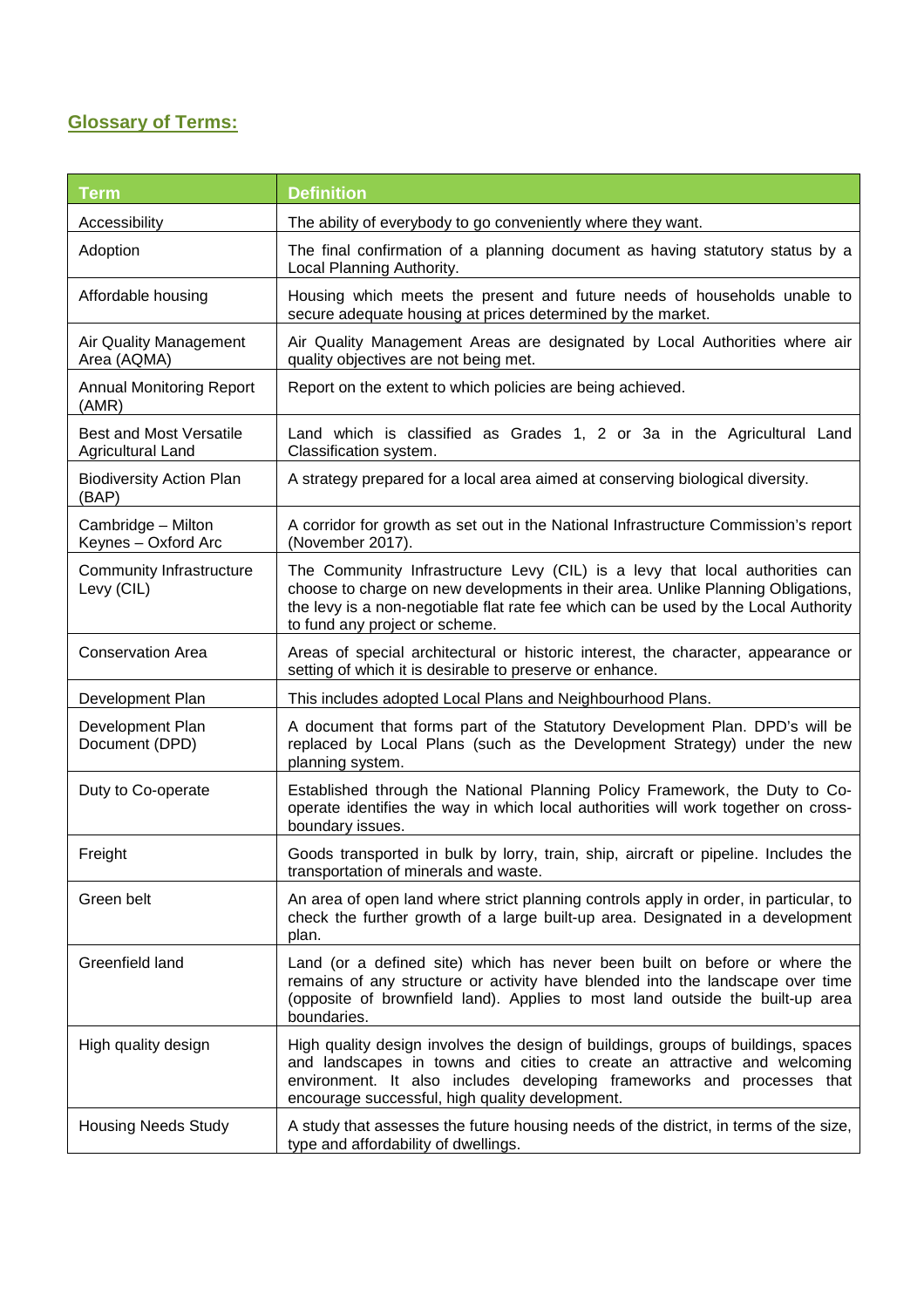| Inclusive design                                                              | Designing a building or space to ensure that it can be accessed and used by<br>everyone.                                                                                                                                                                                                                                                                                                                                                        |
|-------------------------------------------------------------------------------|-------------------------------------------------------------------------------------------------------------------------------------------------------------------------------------------------------------------------------------------------------------------------------------------------------------------------------------------------------------------------------------------------------------------------------------------------|
| Key Diagram                                                                   | A diagram that illustrates the main strategic principles of the Local Plan. It is not<br>site specific, unlike the Policies Map.                                                                                                                                                                                                                                                                                                                |
| Lifetime Homes Standard                                                       | Ordinary homes designed to provide accessible and convenient homes for a large<br>segment of the population from young children to older people and those with<br>temporary or permanent physical or sensory impairments. Lifetime Homes have<br>16 design features that ensure the home will be flexible enough to meet the<br>existing and changing needs of most households.                                                                 |
| <b>Listed Building</b>                                                        | A building included in a list compiled or approved by the Secretary of State. It<br>includes any object or structure fixed to the building and any object structure<br>within the cartilage of the building which, although not fixed to the building, formed<br>part of the land and has done so since July 1948.                                                                                                                              |
| Local Development<br>Scheme (LDS)                                             | A public statement setting out which documents will be prepared, and when they<br>will be produced.                                                                                                                                                                                                                                                                                                                                             |
| Local Plan                                                                    | The plan produced under the new planning regulations i.e. the Development<br>Strategy.                                                                                                                                                                                                                                                                                                                                                          |
| Local Enterprise<br>Partnership (LEP)                                         | A body, designated by the Secretary of State for Communities and Local<br>Government, established for the purpose of creating or improving the conditions<br>for economic growth in an area.                                                                                                                                                                                                                                                    |
| <b>Local Planning Authority</b><br>(LPA)                                      | The public authority whose duty it is to carry out specific planning functions for a<br>specific area. Central Bedforshire Council is the Local Planning Authority for<br>Central Bedfordshire.                                                                                                                                                                                                                                                 |
| Local Transport Plan<br>(LTP)                                                 | The transport strategy prepared by the local transport authority.                                                                                                                                                                                                                                                                                                                                                                               |
| <b>Material Consideration</b>                                                 | Any matter that should be taken into account in the determination of a Planning<br>Application.                                                                                                                                                                                                                                                                                                                                                 |
| <b>Minerals Safeguarding</b><br>Area (MSA)                                    | An area designated by a Mineral Planning Authority which covers known deposits<br>of minerals which are desired to be kept safeguarded from unnecessary<br>sterilisation by non-mineral development.                                                                                                                                                                                                                                            |
| National Planning Policy<br>Framework (NPPF)                                  | The document which identifies national planning policy. The NPPF replaced all<br>previous Planning Policy Statements (PPS's) and Planning Policy Guidance<br>Notes (PPG's).                                                                                                                                                                                                                                                                     |
| Neighbourhood Plan                                                            | Neighbourhood Plans are produced by Town or Parish Councils. They identify<br>how a local area will change over a period of time, including the allocation of sites<br>for development if considered appropriate.                                                                                                                                                                                                                               |
| <b>Planning Condition</b>                                                     | A condition imposed on a grant of planning permission.                                                                                                                                                                                                                                                                                                                                                                                          |
| <b>Planning Policy Guidance</b><br>(PPG)/ Planning Policy<br>Statements (PPS) | Statements of national planning policy produced the Government.                                                                                                                                                                                                                                                                                                                                                                                 |
| <b>Planning Obligations</b>                                                   | Planning Obligations is a negotiable charge agreed between an applicant and the<br>Local Authority. Planning Obligations are used to fund projects, the<br>implementation of which will make the development acceptable in planning terms.                                                                                                                                                                                                      |
| Policies Map                                                                  | The adopted Policies Map illustrates on a base map (reproduced from an<br>Ordnance Survey map to a registered scale) all the policies contained in<br>Development Strategy. It is thus site and location specific, unlike the Key<br>Diagram. The Policies Map will be revised each time a new Strategy is prepared<br>which has site specific policies or proposals, and will always reflect the up-to-date<br>planning strategy for the area. |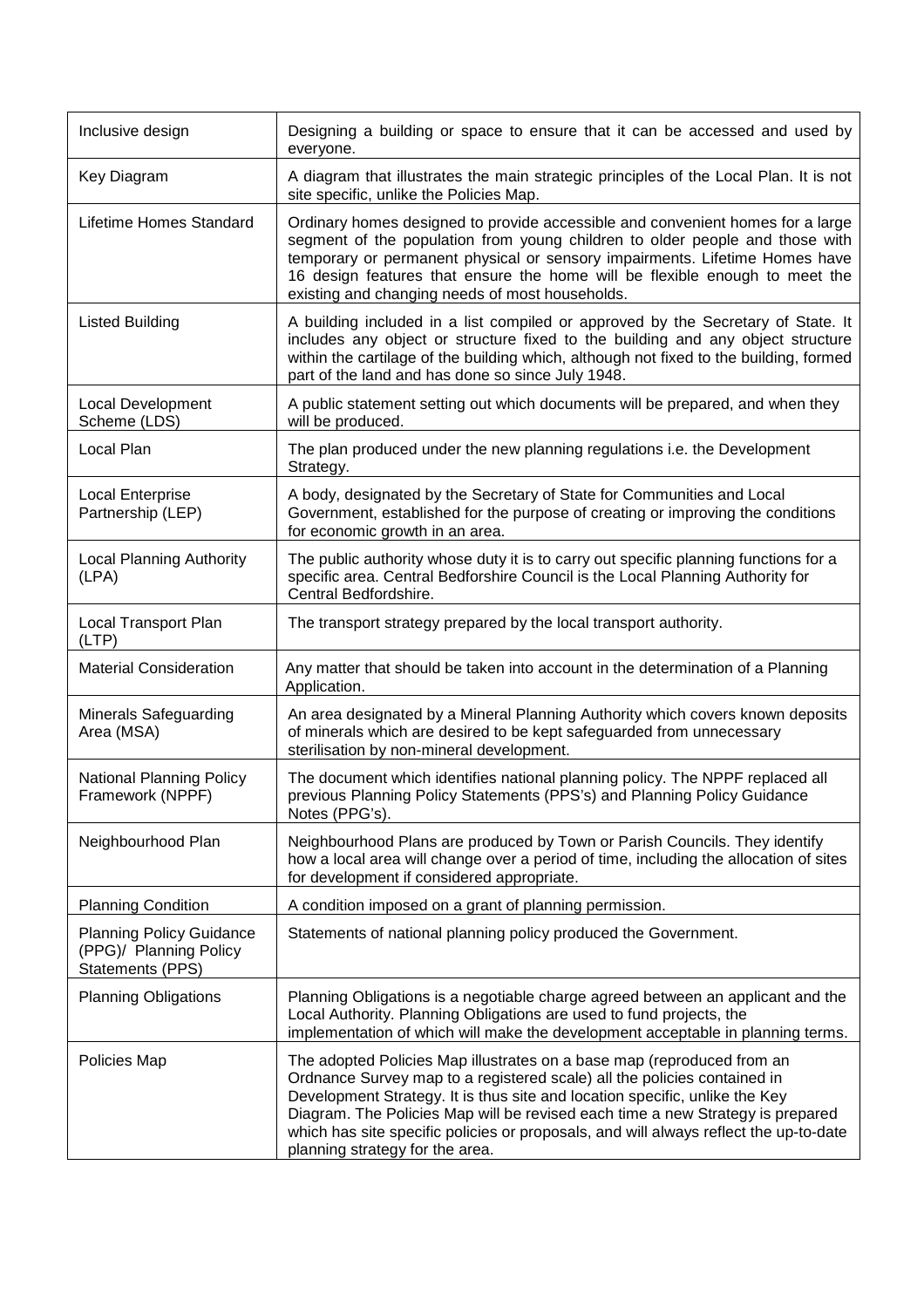| Previously Developed Land<br>(PDL)                   | Land which is or was occupied by a permanent structure, including the curtilage of<br>the developed land (although it should not be assumed that the whole of the<br>curtilage should be developed) and any associated fixed surface infrastructure.<br>This excludes: land that is or has been occupied by agricultural or forestry<br>buildings; land that has been developed for minerals extraction or waste disposal<br>by landfill purposes where provision for restoration has been made through<br>development control procedures; land in built-up areas such as private residential<br>gardens, parks, recreation grounds and allotments; and land that was previously-<br>developed but where the remains of the permanent structure or fixed surface<br>structure have blended into the landscape in the process of time.  |
|------------------------------------------------------|----------------------------------------------------------------------------------------------------------------------------------------------------------------------------------------------------------------------------------------------------------------------------------------------------------------------------------------------------------------------------------------------------------------------------------------------------------------------------------------------------------------------------------------------------------------------------------------------------------------------------------------------------------------------------------------------------------------------------------------------------------------------------------------------------------------------------------------|
| Public realm                                         | This is the space between and within buildings that are publicly accessible<br>including streets, squares, forecourts, parks and open spaces.                                                                                                                                                                                                                                                                                                                                                                                                                                                                                                                                                                                                                                                                                          |
| Rail Freight Interchange<br>(RFI)                    | A Rail Freight Interchange is a rail-connected warehousing and container<br>handling facility providing pick-up/drop-off access to the rail network. The aim of a<br>RFI is to optimise the use of rail in the freight journey by maximising rail trunk haul<br>and minimising the distribution by road.                                                                                                                                                                                                                                                                                                                                                                                                                                                                                                                               |
| <b>Rural Exception Sites</b>                         | Small sites used for affordable housing in perpetuity where sites would not<br>normally be used for housing. Rural exception sites seek to address the needs of<br>the local community by accommodating households who are either current<br>residents or have an existing family or employment connection. Small numbers of<br>market homes may be allowed at the local authority's discretion, for example<br>where essential to enable the delivery of affordable units without grant funding.                                                                                                                                                                                                                                                                                                                                      |
| Site of Special Scientific<br>Interest (SSSI)        | Sites designated by Natural England under the Wildlife and Countryside Act 1981.                                                                                                                                                                                                                                                                                                                                                                                                                                                                                                                                                                                                                                                                                                                                                       |
| Sustainability Appraisal<br>(SA)                     | Identifies and evaluates the effects of the strategy or plan on social,<br>environmental and economic conditions.                                                                                                                                                                                                                                                                                                                                                                                                                                                                                                                                                                                                                                                                                                                      |
| <b>Statement of Community</b><br>Involvement (SCI)   | Document setting out how and when stakeholders and other interested parties will<br>be consulted and involved in the preparation of planning documents (and in the<br>consideration of individual planning applications).                                                                                                                                                                                                                                                                                                                                                                                                                                                                                                                                                                                                              |
| <b>Settlement Envelopes</b>                          | Settlement Envelopes identify the area within which development proposals would<br>be acceptable, subject to complying with other policies contained in the<br>Development Plan. They seek to differentiate between the settlement and the<br>surrounding countryside.                                                                                                                                                                                                                                                                                                                                                                                                                                                                                                                                                                 |
| <b>Strategic Allocation</b>                          | Allocation of a large scale site for mixed use development.                                                                                                                                                                                                                                                                                                                                                                                                                                                                                                                                                                                                                                                                                                                                                                            |
| <b>Strategic Environmental</b><br>Assessment (SEA)   | A procedure (set out in the Environmental Assessment of Plans and Programmes<br>Regulations 2004) which requires the formal environmental assessment of certain<br>plans and programmes which are likely to have significant effects on the<br>environment.                                                                                                                                                                                                                                                                                                                                                                                                                                                                                                                                                                            |
| <b>Strategic Housing Market</b><br>Assessment (SHMA) | A document which identifies the level of housing need in the local area.                                                                                                                                                                                                                                                                                                                                                                                                                                                                                                                                                                                                                                                                                                                                                               |
| Spatial planning                                     | The concept of spatial planning is intended to be at the heart of the new planning<br>system. Previously, the focus of the planning system was narrow and regulatory.<br>The new spatial planning system of is much wider and more inclusive. Spatial<br>planning concerns itself with places, how they function and relate together – and<br>its objectives are to manage change to secure the best achievable quality of life<br>for all in the community, without wasting scarce resources or spoiling the<br>environment. It will include policies which can impact on land use, for example by<br>influencing the demands on, or needs for, development, but which are not<br>capable of being delivered solely or mainly through the granting or refusal of<br>planning permission, and which may be implemented by other means. |